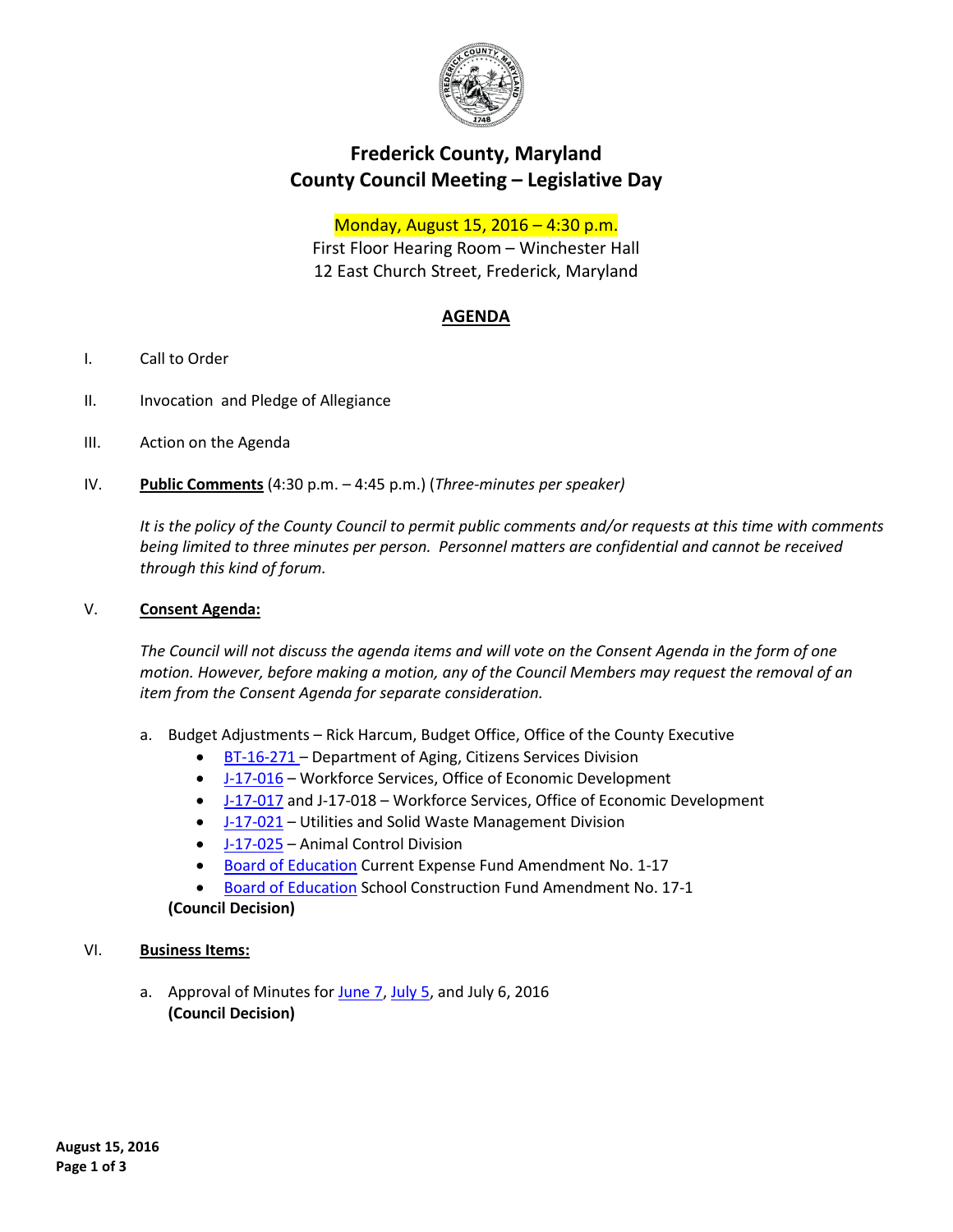- b. [Affirm the Confirmation](https://www.frederickcountymd.gov/DocumentCenter/View/291578) of the County Executive's Appointments/Reappointments to Boards and Commissions – Joyce Grossnickle, Office of the County Executive **(Council Decision)**
	- Commission For Women
	- Containment Laboratory Community Advisory Committee
	- Fire and Rescue Advisory Board
	- Transportation Services Advisory Council

### VII. **First Reading Calendar:**

- a. [Introduction of a Bill](https://www.frederickcountymd.gov/DocumentCenter/View/291585) regarding Frederick County Code Chapter 1-2 Administration, Article IV Fire and Rescue Services – Council President Bud Otis (On behalf of the County Executive) **(Council Information)**
- b. [Introduction of a Bill r](https://www.frederickcountymd.gov/DocumentCenter/View/291590)egarding Nuisance Noise Levels and Enforcement amending Frederick County Code Chapter 1 Sections 1-11-6 & 1-11-7 **and** Introduction of a Bill regarding Enforcement of County Laws and Regulations amending Frederick County Code, Chapter 1 Section 1-1-9 – Council President Bud Otis (On behalf of the County Executive) **(Council Information)**

### VIII. **Third Reading Calendar:**

- a. [Bill No. 16-07](https://www.frederickcountymd.gov/DocumentCenter/View/291580) Agricultural Rights Transfer Ordinance Council President Bud Otis (On behalf of the County Executive) **(Council Decision)**
- b. [Bill No. 16-08](https://www.frederickcountymd.gov/DocumentCenter/View/291581) Extension of the Expiration of Section 1-6A-5.1 to Allow Payment of a Fee in Lieu of Building Moderately Priced Dwelling Units until June 30, 2017 – Council Member Jessica Fitzwater **(Council Decision)**

### IX. **PUBLIC HEARINGS**

- a. Financial [Assurance Plan](https://www.frederickcountymd.gov/DocumentCenter/View/291584) and Watershed Protection and Restoration Program Annual Report Shannon Moore, Planning and Permitting Division *Public comments will be limited to three minutes for individual speakers.*
- b. [Ballenger Run D](https://www.frederickcountymd.gov/DocumentCenter/View/291579)evelopment Rights and Responsibilities Agreement (DRRA) Amendment Jim Gugel, Planning and Permitting Division *Speakers must be sworn in prior to testifying.*

### *Applicant will be given 15 minutes to present the request and five (5) minutes for rebuttal. Public comments will be limited to three minutes for individual speakers.*

c. [Payment](https://www.frederickcountymd.gov/DocumentCenter/View/291591) in Lieu of Tax Agreement (PILOT) – 520 North Market Apartments LLC – Milton Bailey, Housing and Community Development, Citizens Services Division *Public comments will be limited to three minutes for individual speakers.*